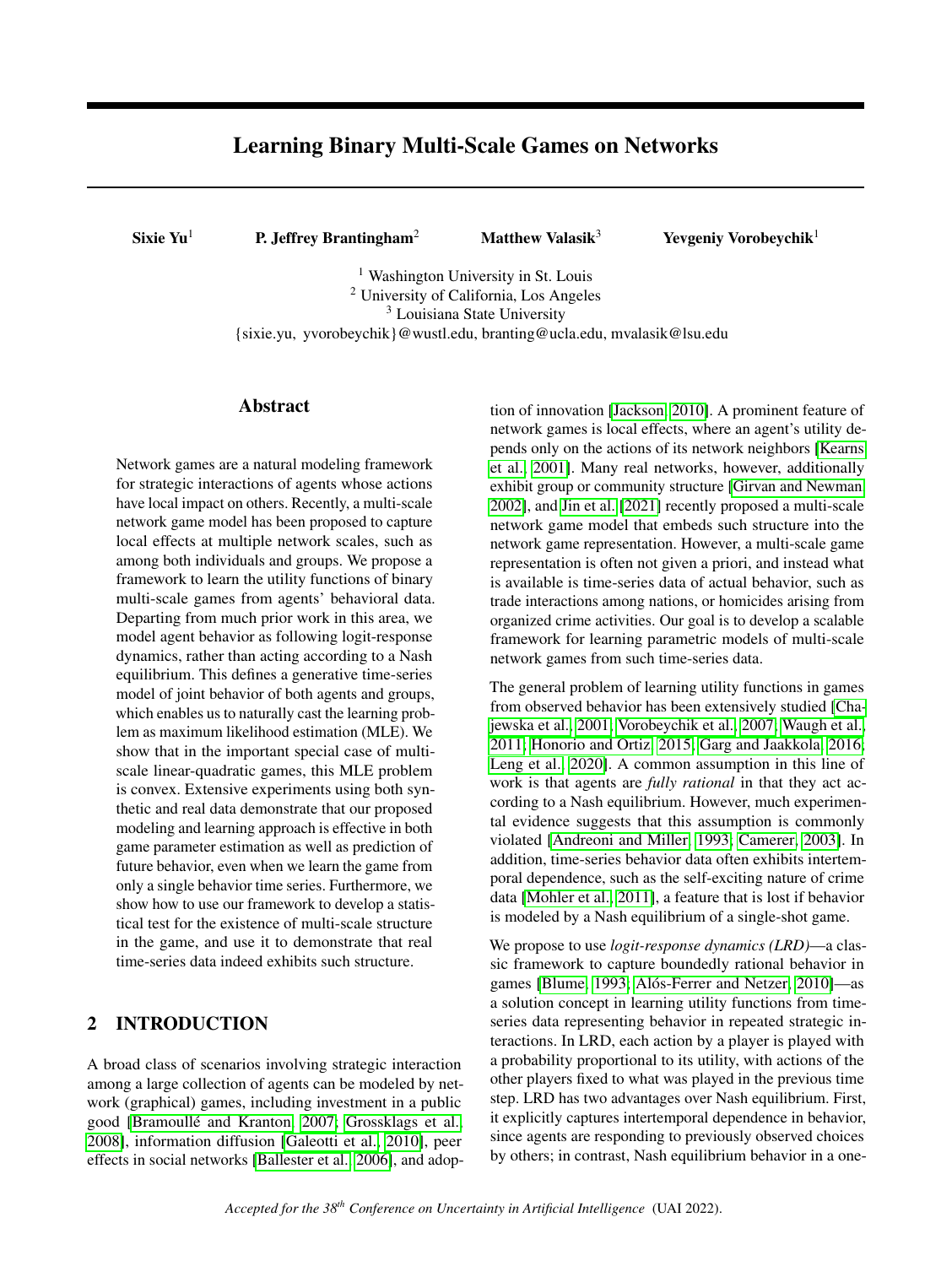shot game exhibits no temporal dependence. Second, LRD solution concept is more psychologically plausible than Nash equilibrium behavior [\[Haile et al., 2008;](#page-9-11) [Fudenberg](#page-8-8) [et al., 1998;](#page-8-8) [Stahl II and Wilson, 1994\]](#page-9-12). While [Duong et al.](#page-8-9) [\[2010\]](#page-8-9) also explicitly modeled intertemporal dependence in behavior, their approach was limited to consensus games, and required knowledge of utilities associated with player actions. Finally, ours is the first approach to consider multiscale structure of strategic interactions on networks.

Armed with the game-theoretic generative model of timeseries behavior data, we formulate the game learning problem as maximum likelihood estimation (MLE). In general, this problem can be (approximately) solved using gradient ascent; however, neither optimality nor consistency of estimation is guaranteed in our setting, where data is not generated i.i.d. To address this, we instantiate our framework in the context of parametric multi-scale linear-quadratic utility models. We prove that in this special case, the MLE problem is convex and can thus be solved efficiently. Our final technical contribution is a likelihood ratio test that enables us to statistically determine whether behavioral data generated by a multi-scale game model actually reflects multi-scale structure, where the null hypothesis is that only single-scale interactions significantly impact behavior.

We use extensive experiments on both synthetic and real datasets to demonstrate that the proposed approach effectively learns game parameters from time-series data. Furthermore, we show that our approach outperforms state-of-theart baselines in predicting future agent behavior. Finally, we show that the game models we learn on real data offer interesting insights about behavior in the associated settings. For example, in the case of gang violence data, we show that the model we learn exhibits temporal self-excitation of homicides at multiple scales (that is, stemming from both individual gang member interaction, as well as interactions among gangs), generalizing insights from prior literature [\[Mohler](#page-9-10) [et al., 2011\]](#page-9-10). The code to replicate the experiments is available at: <https://github.com/marsplus/bMSGN>.

In summary, our contributions are:

- 1. A novel framework for learning strategic agents' utility functions from behavioral data by modeling agent behavior using logit-response dynamics.
- 2. Support for learning multi-scale structure in agent utilities (i.e., strategic dependences among *groups* of agents). In addition to learning the utility functions, we propose a statistical test for the significance of multiscale structure in utilities.
- 3. Experimental evaluation using real datasets demonstrating that the proposed approach outperforms prior art in predictive efficacy, and obtains useful insights about the associated domains.

Related Work Preference (or utility) elicitation, or inferring preferences of agents through active interaction, is a

classic problem in decision theory [\[Fischhoff and Manski,](#page-8-10) [2000;](#page-8-10) [Blum et al., 2004\]](#page-8-11). The passive counterpart of preference elicitation is preference or utility learning from observed time-series data of behavior [\[Chajewska et al., 2001;](#page-8-3) [Nielsen and Jensen, 2004\]](#page-9-13). Of direct relevance to our work is the literature on learning utility functions of players in gametheoretic models of their behavior. In this there are two major strands: learning utilities from observations of behavior time-series [\[Honorio and Ortiz, 2015;](#page-9-7) [Garg and Jaakkola,](#page-9-8) [2016;](#page-9-8) [Leng et al., 2020;](#page-9-9) [Ling et al., 2018;](#page-9-14) [Waugh et al.,](#page-9-6) [2011\]](#page-9-6), and learning utilities from observed payoffs [\[Duong](#page-8-12) [et al., 2009;](#page-8-12) [Vorobeychik et al., 2007;](#page-9-5) [Gao and Pfeffer,](#page-8-13) [2010\]](#page-8-13). The principal difference between our framework and the former set of approaches stems from our use of LRD model of behavior, which considerably simplifies the learning problem and naturally allows us to capture temporal interdependence. [Gao and Pfeffer](#page-8-13) [\[2010\]](#page-8-13) use a closely related Quantal Response (QR) model of bounded rational behavior to learn game representations from data. However, this approach ignored temporal dependence, which is central to our framework. In addition, their approach assumed access to payoffs associated with player actions, whereas we make no such assumption. Our approach draws some inspiration from the framework for learning from collective behavior by [Kearns and Wortman](#page-9-15) [\[2008\]](#page-9-15). However, the key general result in [Kearns and Wortman](#page-9-15) [\[2008\]](#page-9-15) requires learning with reset (i.e., a large collection of independently generated sequences of behavior), whereas we learn from only a single observed behavior sequence. [Duong et al.](#page-8-9) [\[2010\]](#page-8-9), like us, explicitly modeled intertemporal dependence in behavior. However, their approach was limited to consensus games, and required knowledge of player utilities.

# 3 MODEL

## 3.1 BINARY MULTI-SCALE GAME ON NETWORKS

A binary multi-scale game is defined on a network, which we represent by the adjacency matrix  $A$ . The network can be directed or undirected, weighted or unweighted. We only assume that there are no self-loops in the network. For expository purposes, A is unweighted and undirected in the present paper. The agents in the game are situated on the vertices of A, denoted by  $V = \{v_1, \ldots, v_n\}$ , and are partitioned into K groups, i.e.,  $V = \bigcup_{j=1}^{K} \mathcal{G}_j$ , and  $\mathcal{G}_i \cap \mathcal{G}_j = \emptyset$ for any  $i \neq j$ . We use the set  $\mathcal{J} = \{\mathcal{G}_j \mid j = 1, ..., K\}$ to represent the  $K$  groups. Intuitively, we can use each group  $G_i$  to represent a neighborhood when the underlying network is an urban network, or an interest group if the underlying network is a social network. The group membership of agent i is encoded by a mapping  $\alpha(i)$  from the agent's index to its group index, i.e.,  $\alpha(i) = j$  for  $i \in \mathcal{G}_i$ . Throughout, we assume that the network structure  $A$ , the mapping  $\alpha(i)$ , and the group structure  $\mathcal J$  are known.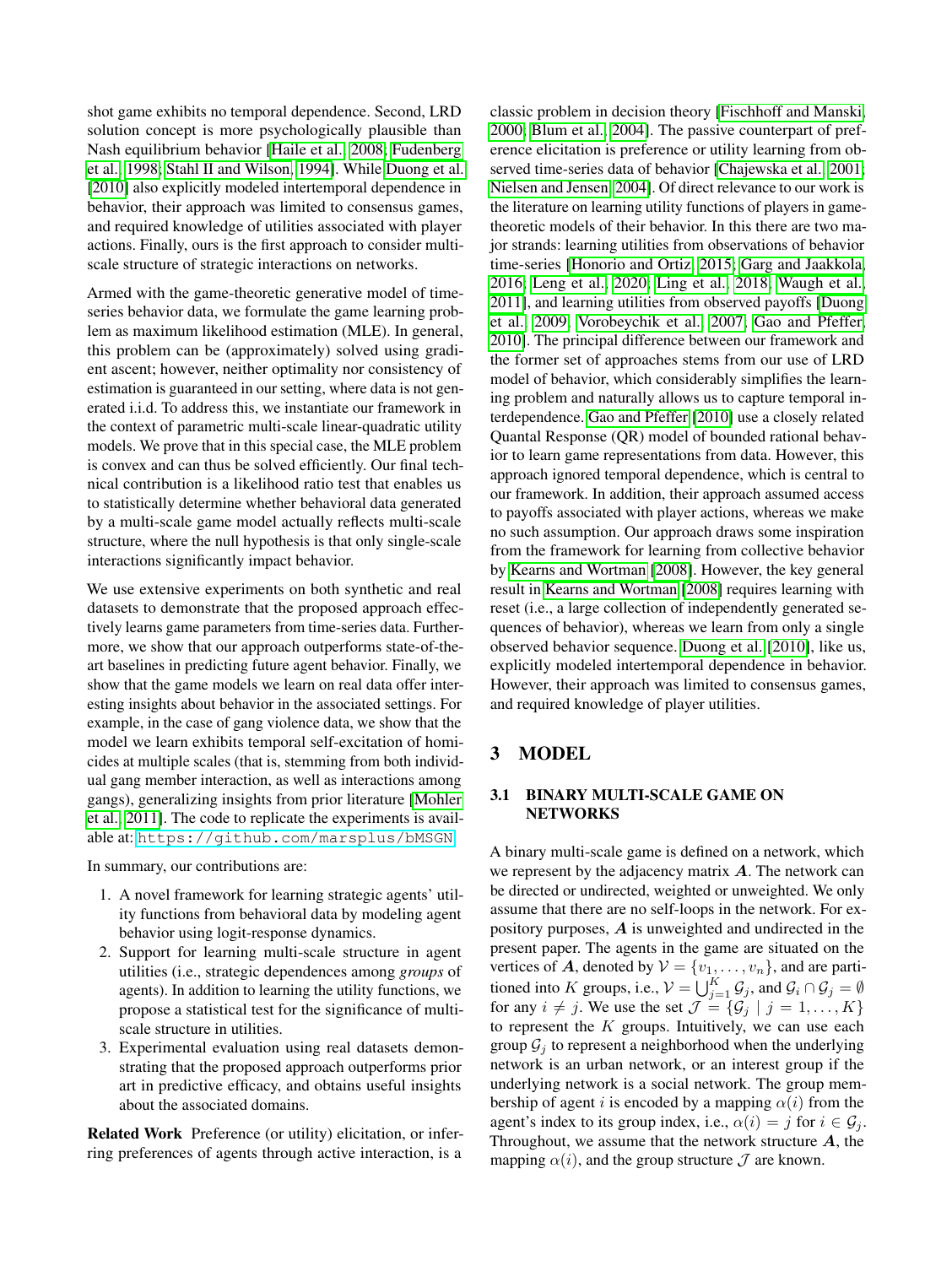We use  $x_i \in S_i$  to represent agent i's action, where  $S_i = \{0, 1\}$ . We use public goods investment as a running example, where  $x_i = 1$  (resp.  $x_i = 0$ ) means that agent i invests (resp. does not invest) in the public good. Consequently, we will refer to the choice  $x<sub>i</sub> = 1$  as an agent's decision to invest, while  $x_i = 0$  means that i decides not to invest. The marginal cost of making an investment is captured by a constant  $c_i \in \mathbb{R}_+$ , e.g., monetary cost, time, and/or effort exerted. The action profile of all agents is represented by  $x \in \{0,1\}^n$ , where the *i*-th entry is  $x_i$ . We use the set  $\mathcal{N}(i)$  to represent agent i's neighbors. The action profile restricted to agent i's neighbors is  $x_{\mathcal{N}(i)}$ .

To capture multi-scale (group) structure of the game, we define a vector  $y \in \mathbb{R}^K$ , which represents some aggregate statistic at the group level. Typically,  $y_i$  will be the total investment by group j, i.e.,  $y_j = \sum_{i \in \mathcal{G}_j} x_i$ . We emphasize, however, that the definition of y is quite general, e.g.,  $y_i$  can also be the median investment from group  $j$ , or any other reasonable group-level statistic. The key idea behind the multi-scale representation is that while agents have concrete knowledge about the behavior of those they regularly interact with (network neighbors), they only have higher-level knowledge about other groups, as captured by the associated statistics for those groups. A concrete example is vaccination: an agent usually has more specific knowledge about the vaccination status of her close friends, which is encoded by  $x_{\mathcal{N}(i)}$ , but only aggregate vaccination information at the level of counties or states, which is captured by  $y$ . The utility function of agent  $i$  is defined as follows:

$$
u_i(x_i, \boldsymbol{x}_{-i}) = g_i(x_i, \boldsymbol{x}_{\mathcal{N}(i)}) + h_i(x_i, \boldsymbol{y}) - c_i x_i, \quad (1)
$$

where  $y$  is implicitly a function of the full action profile  $x$ . The function  $q_i$  models local effects between an agent and its direct neighbors, capturing the externality that agent  $i$  experiences from its neighbors' (and its own) investment. The function  $h_i$  generalizes local effects from the individual level to the group level, encoding the multi-scale structure in the game. The term  $c_i x_i$  captures the cost of investment. Putting everything together, we define a *binary multi-scale game on networks* as a tuple b–MSGN $(\boldsymbol{A}, \mathcal{J}, \{\mathcal{S}_i\}, \{u_i\}_{i=1}^n)$ , where A is the underlying network,  $\mathcal{J}$  is the group structure,  $\mathcal{S}_i$ are pure strategy sets of players, and  $u_i$  are player utilities defined in Equation [\(1\)](#page-2-0).

#### 3.2 LOGIT-RESPONSE DYNAMICS

When modeling agents' strategic behavior, a common assumption is that agents are *rational*, i.e., they always choose the action with the highest utility. This is formally modeled by the best-response rule:  $x_i \in \arg \max_{x_i'} u_i(x_i', x_{-i})$ . In the conventional Nash equilibrium solution concept that has been common in prior literature on learning games from data [\[Honorio and Ortiz, 2015;](#page-9-7) [Leng et al., 2020\]](#page-9-9), all players are assumed to simultaneously choose a best response

to each other. In reality, however, an agent may not make completely rational decisions, due to 1) limited resources or computational power needed to precisely solve the argmax problem and 2) inability to perfectly assess small differences in its utility. Furthermore, a Nash equilibrium of a static game cannot capture intertemporal dependencies that may be present in time-series behavior data, and multiplicity of equilibria creates a further practical challenge in learning general-sum games from data. A common alternative to the Nash equilibrium solution concept is a *quantal response equilibrium (QRE)* [\[McKelvey and Palfrey, 1995\]](#page-9-16), which was recently used in a framework for learning *two-player zero-sum* games from data [\[Ling et al., 2018\]](#page-9-14). However, multiplicity of equilibria (both Nash and QRE) in general-sum games has limited further progress.

*Our key conceptual contribution is to combine bounded rationality in action choices with bounded rationality in dynamic agent behavior.* While such a combination seems entirely natural, we are the first to explore it in the context of learning games from time-series data. Our experiments below vindicate this approach, which resolves both the issue of multiplicity of equilibria and dynamic interdependencies in behavior. Specifically, we adopt a classic model of boundedly-rational dynamic behavior: *logit-response dynamics (LRD)* [\[Blume, 1993;](#page-8-6) [Alós-Ferrer and Netzer, 2010\]](#page-8-7). LRD presumes a repeated one-shot game in which agents select actions with probabilities proportional to their utilities (as in QRE) in every step, taking choices made by others as given from the previous step (*unlike* QRE). In our context, the probability of agent *i* choosing to invest  $(x<sub>i</sub> = 1)$  in the next time step is

<span id="page-2-0"></span>
$$
p(x_i^{t+1} = 1 | \mathbf{x}^t, \mathbf{y}^t) = \frac{e^{\gamma \cdot u_i(1, \mathbf{x}_{-i}^t, \mathbf{y}^t)}}{e^{\gamma \cdot u_i(1, \mathbf{x}_{-i}^t, \mathbf{y}^t)} + e^{\gamma \cdot u_i(0, \mathbf{x}_{-i}^t, \mathbf{y}^t)}}
$$
  
= 
$$
\frac{1}{1 + e^{\gamma \left(u_i(0, \mathbf{x}_{-i}^t, \mathbf{y}^t) - u_i(1, \mathbf{x}_{-i}^t, \mathbf{y}^t)\right)}}.
$$
(2)

<span id="page-2-1"></span>The scalar  $\gamma$  quantifies the noise level in the agent's decisionmaking. As  $\gamma$  goes to infinity, the logit-response converges to the best-response rule. For any  $0 < \gamma < \infty$ , the agent chooses a non-best response with positive probability, and the actions yielding larger utility are chosen with higher probability. Throughout the paper, we assume that  $\gamma$  is known. We define the probability  $p(x_i^{t+1} = 1 | x^t, y^t)$  as the *investment probability* at time step  $t + 1$ . When the context is clear we use  $p(x_i^{t+1})$  to represent the investment probability, omitting the dependence on  $x^t$  and  $y^t$ .

In LRD, we assume that at each time step each agent updates its action independently according to the logit response function [\(2\)](#page-2-1). Consequently, given  $x^t$  and  $y^t$  the agents' investment decision at time step  $t + 1$  are conditionally independent, i.e.,  $x_i^{t+1}$  and  $x_j^{t+1}$  are independent for  $i \neq j$ . Additionally, this assumption implies convergence of agents' behavior to a stationary distribution. Specifically, let  $M$  be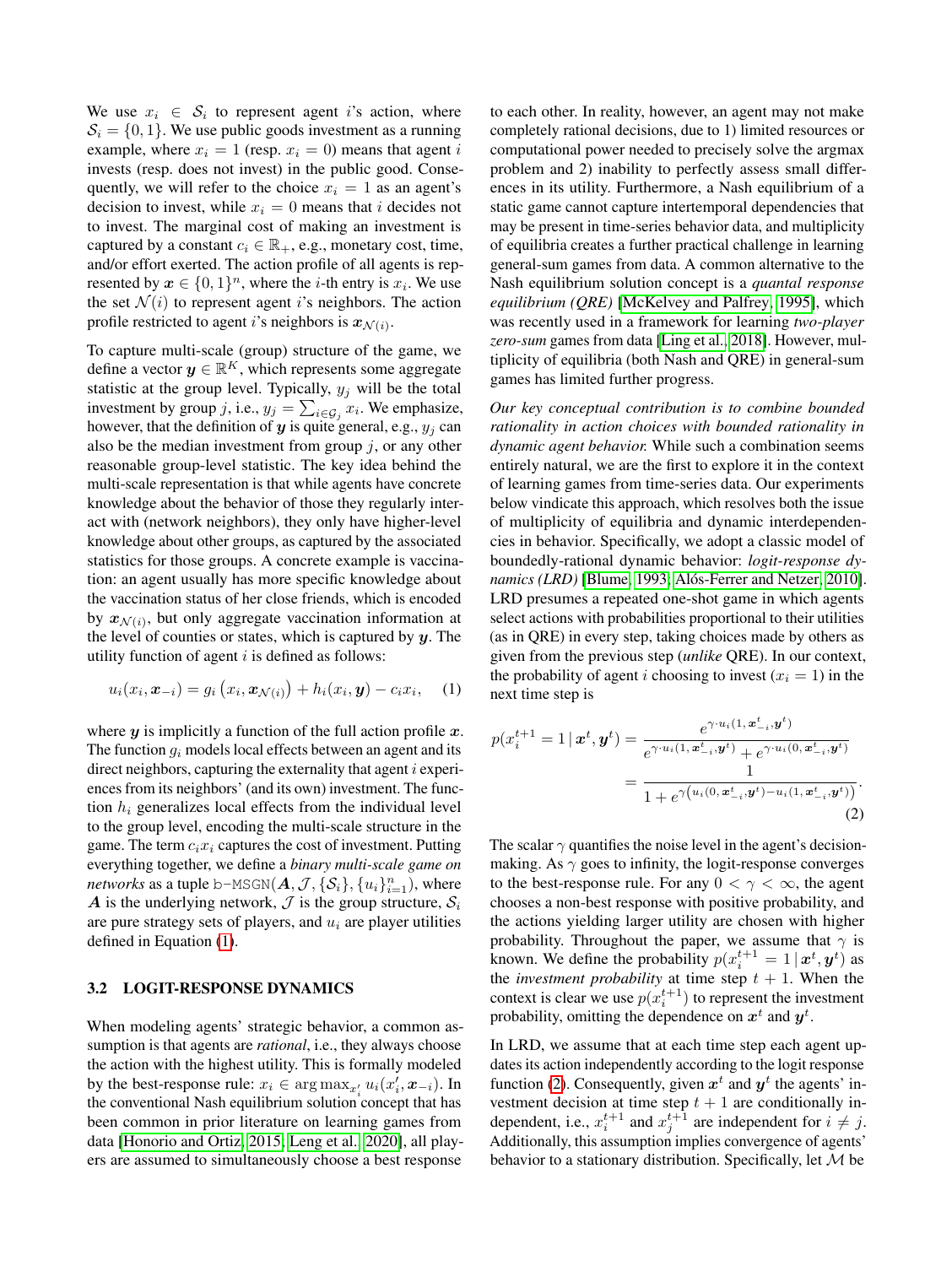the discrete Markov chain induced from the logit-response dynamics, with state space  $S = \{0, 1\}^n$ . The transition probability  $p(\boldsymbol{x}^{t+1}|\boldsymbol{x}^{t})$  equals  $\prod_{i=1}^{n} p(x_i^{t+1} = 1 | \boldsymbol{x}^{t}, \boldsymbol{y}^{t}),$ which by definition is always positive, including the transition probability from a state to itself. Consequently, the state transition graph of  $M$  is strongly connected and aperiodic.<sup>[1](#page-3-0)</sup> This in turn implies that the stationary distribution  $\pi$  of the Markov chain exists and is unique [\[Chung and Graham,](#page-8-14) [1997;](#page-8-14) [Wildstrom, 2005\]](#page-9-17).

## 4 THE LEARNING FRAMEWORK

Since in practice we typically only have a single trail of past behavior to learn from, we consider the problem of learning a game model parameters from a single behavior sequence collected over l time steps, i.e.,  $\mathcal{D}_l$  =  $\{(\mathbf{x}^1, \mathbf{y}^1), \dots, (\mathbf{x}^l, \mathbf{y}^l)\}\$ , where  $\mathbf{x}^t$  is the action profile of all agents at time step  $t$  and  $y^t$  is the group-level statistics that capture aggregate behavior by each group in the multiscale game. We assume that the utility functions of players  $u_i$  have parametric representations, with associated parameter vectors denoted by  $\theta_i \in \mathcal{F}_i := [-1, 1]^m$ , where m is the dimension of  $\theta_i$ ; these are concatenations of the parameters of  $g_i$  and  $h_i$  (and the cost  $c_i$ ), the two main constituent functions in player utilities. We use  $\Theta = {\theta_1, \dots, \theta_n}$ to represent all learnable parameters of the game, where  $\Theta \in \Pi = \mathcal{F}_1 \times, \ldots, \times \mathcal{F}_n$ . The utility function in [\(1\)](#page-2-0) is a high-level description; we will instantiate  $g_i$  and  $h_i$  to specific parametric functions below. We present a general likelihood-based approach for learning multi-scale games from such data, and subsequently study an important special case which admits efficient learning.

#### 4.1 THE GENERAL CASE

The binary multi-scale game together with the logitresponse dynamics define a generative time-series model of joint behavior of both agents and groups. We assume that  $y<sup>t</sup>$  is a deterministic function of the individual-level action profile  $x^t$ , which simplifies the derivation of the data likelihood, as the joint probability of  $x^{t+1}$  and  $y^{t+1}$  reduces to the marginal probability of  $x^{t+1}$ . The generative model is a discrete Markov chain over action profiles. Omitting the dependence of the investment probability on  $x^t$  and  $y^t$ , the data likelihood  $\mathcal{L}(\mathcal{D}_l; \Theta)$  is formulated as follows:

$$
\mathcal{L}(\mathcal{D}_l; \Theta) = p(\boldsymbol{x}^1) \prod_{t=1}^{l-1} p(\boldsymbol{x}^{t+1} | \boldsymbol{x}^t, \boldsymbol{y}^t) =
$$
  

$$
\prod_{t=1}^{l-1} \prod_{i=1}^n \left[ p(x_i^{t+1} = 1) \right]^{x_i^{t+1}} \left[ 1 - p(x_i^{t+1} = 1) \right]^{1 - x_i^{t+1}},
$$
  
(3)

where the last equality utilizes the assumption that  $x_i^{t+1}$  and  $x_j^{t+1}$  are independent given  $x^t$  and  $y^t$ , and the fact that  $p(x^1) = 1$ . We learn the parameters  $\Theta$  by resorting to the maximum likelihood estimation (MLE). In general, we can leverage gradient-based methods and automatic differentiation tools to maximize the likelihood, as long as the utility functions are differentiable.

With a slight abuse of notation, we use  $b-MSGN(\Theta)$  to represent the generative model (consisting of the game together with the logit-response dynamics solution concept), with the utility functions parameterized by Θ. We now instantiate the utility function to a specific parametric form. In particular, we consider games with *linear-quadratic utility functions*, augmented with the  $h_i$  to account for the multi-scale structure. The resulting MLE problem is convex, and can thus be (near-)optimally solved using interior point methods. We also develop a statistical test for the existence of multi-scale structure in this game based on the classic likelihood ratio test.

## <span id="page-3-1"></span>4.2 LEARNING MULTI-SCALE LINEAR-QUADRATIC GAMES

*Linear-quadratic games* have been used in much prior literature on network game modeling both in economics and machine learning [\[Ballester et al., 2006;](#page-8-2) [Bramoullé and](#page-8-0) [Kranton, 2007;](#page-8-0) [Galeotti et al., 2020;](#page-8-15) [Leng et al., 2020\]](#page-9-9), with [Leng et al.](#page-9-9) [\[2020\]](#page-9-9) specifically considering the problem of learning network structure in such models from Nash equilibrium behavior by the agents. The standard utility function in linear-quadratic network games is defined as

$$
u_i(x_i, x_{-i}) = b_i x_i + \beta_i x_i \sum_{j \in V} A_{i,j} x_j - c_i x_i^2,
$$
 (4)

where  $b_i \geq 0$  is the marginal benefit of investing,  $c_i \geq 0$  is the cost to invest, and  $\beta_i \in \mathbb{R}$  captures peer effects from the neighbors' investment. When  $\beta_i > 0$  (resp.  $\beta_i < 0$ ), higher investment from the neighbors encourages agent  $i$  to make more (resp., less) investment.

To model the multi-scale structure in the game, we consider the following group-level aggregate function  $h_i$ :

$$
h_i(x_i, \mathbf{y}) = \eta_i x_i \Big( y_{\alpha(i)} - \frac{\sum_{g \in \mathcal{J} \setminus \{ \mathcal{G}_{\alpha(i)} \} } y_g}{|\mathcal{J}| - 1} \Big), \quad (5)
$$

where the second term in the parentheses is the average of the statistics from other groups. The difference models the relative magnitude of the statistics between agent  $i$ 's group and other groups. When  $\eta_i > 0$  (resp.,  $\eta_i < 0$ ), higher relative investment by agent i's group compared to other groups encourages (resp., discourages) i's own investment.

We augment the linear-quadratic payoff with the function

<span id="page-3-0"></span><sup>&</sup>lt;sup>1</sup>The state transition graph of a discrete Markov chain is aperiodic if the transition probability from a state to itself is positive.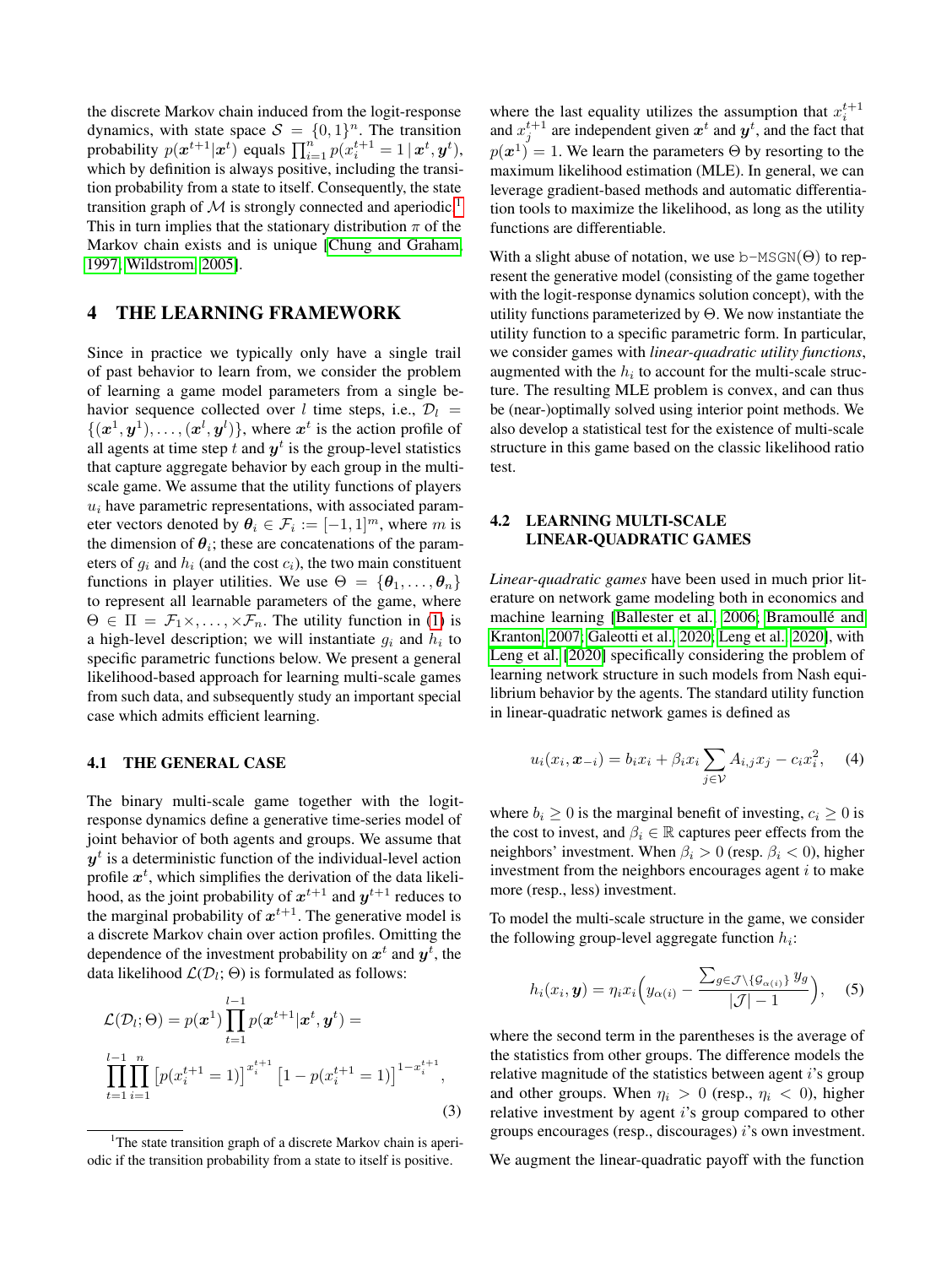$h_i$ , leading to the *multi-scale linear-quadratic utility*:

$$
u_i(x_i, \boldsymbol{x}_{-i}) = (b_i - c_i)x_i + \beta_i x_i \sum_{j \in \mathcal{V}} A_{i,j} x_j + h_i(x_i, \boldsymbol{y}).
$$
\n(6)

The set  $\theta_i = \{b_i, \beta_i, \eta_i, c_i\}$  consists of the parameters we aim to learn from data. Note that as the action space in our setting is binary, the term  $b_i x_i - c_i(x_i)^2$  becomes  $(b_i - c_i)x_i$ . As a result, accurately estimating the two parameters may not be feasible, as they can be shifted the same amount without changing the difference.<sup>[2](#page-4-0)</sup> Therefore, we treat  $b_i - c_i$ as a single *marginal benefit* that we estimate from data.

As we now show, the key property of this multi-scale linear quadratic game model is that the resulting MLE problem is convex. The proof is a standard argument of showing convexity by leveraging second order derivatives.

**Proposition 4.1.** *Consider a b-MSGN* $(A, \mathcal{J}, \{u_i\}_{i=1}^n)$ *. If*  ${u_i}_{i=1}^n$  are instantiated as the multi-scale linear-quadratic *utilities, the resulting MLE optimization problem is convex.*

*Proof.* Recall that  $\Theta \in \Pi = \mathcal{F}_1 \times, \dots, \times \mathcal{F}_n$ , that is, a Cartesian product of a set of convex sets. Thus, the feasible region Π of the MLE is convex. In what follows, we show that the log-likelihoof function  $\log \mathcal{L}(\mathcal{D}_l; \Theta)$  is concave w.r.t. Θ.

Note that  $\log \mathcal{L}(\mathcal{D}_l; \Theta) = \sum_{t=1}^{l-1} \log p(\mathbf{x}^{t+1} | \mathbf{x}^t)$ ; it is sufficient to show that  $\log p(\mathbf{x}^{t+1}|\mathbf{x}^{t})$  is concave w.r.t.  $\Theta$  for any  $1 \le t \le l - 1$ . We expand  $\log p(\boldsymbol{x}^{t+1}|\boldsymbol{x}^{t})$  as follows:

$$
\log p(\mathbf{x}^{t+1}|\mathbf{x}^t) = \sum_{i=1}^n \left[ x_i^{t+1} \log p(x_i^{t+1} = 1) +
$$
  

$$
(1 - x_i^{t+1}) \log \left[ 1 - p(x_i^{t+1} = 1) \right] \right],
$$

The logarithm of the investment probability is as follows:

$$
\log p(x_i^{t+1} = 1) = \log \left[ \frac{1}{1 + e^{-\gamma \cdot u_i(1|\boldsymbol{x}^t, \boldsymbol{y}^t, \boldsymbol{\theta}_i)}} \right].
$$

It is direct that  $u_i(1|\boldsymbol{x}^t, \boldsymbol{y}^t, \boldsymbol{\theta}_i)$  is a linear function of  $\boldsymbol{\theta}_i$ . In addition,  $\log p(x_i^{t+1} = 1)$  is concave w.r.t.  $u_i(1|\boldsymbol{x}^t, \boldsymbol{y}^t, \boldsymbol{\theta}_i)$ , as the second derivative is negative over the domain, i.e.,

$$
\frac{\partial^2 \log p(x_i^{t+1} = 1)}{\partial^2 u_i(1|\boldsymbol{x}^t, \boldsymbol{y}^t, \boldsymbol{\theta}_i)} = -\frac{e^{\gamma \cdot u_i(1|\boldsymbol{x}^t, \boldsymbol{y}^t, \boldsymbol{\theta}_i)} \cdot \gamma^2}{(1 + e^{\gamma \cdot u_i(1|\boldsymbol{x}^t, \boldsymbol{y}^t, \boldsymbol{\theta}_i)})^2} < 0.
$$

The composition of a linear function with a concave function leads to a concave function (Chapter 3.2.2 of [\[Boyd and Van](#page-8-16)[denberghe, 2004\]](#page-8-16)); thus,  $\log p(x_i^{t+1} = 1)$  is concave w.r.t.  $\theta_i$ . We can similarly show that  $\log\left[1-p(x_i^{t+1}=1)\right]$  is convex w.r.t.  $\theta_i$ , which implies that  $(1 - x_i^{t+1}) \log p(x_i^{t+1} = 1)$ is concave w.r.t.  $\theta_i$ . A linear combination of concave functions is concave, so  $\log p(\boldsymbol{x}^{t+1}|\boldsymbol{x}^{t})$  is concave w.r.t.  $\Theta$ .

A Statistical Test for Multi-Scale Structure We now further leverage the proposed framework to develop a statistical test to check whether the game exhibits multi-scale structure. This test is based on the classic *likelihood ratio test* [\[Wasser](#page-9-18)[man, 2013\]](#page-9-18). Specifically, let  $\hat{\Theta} = \{\hat{\boldsymbol{b}}, \hat{\boldsymbol{c}}, \hat{\boldsymbol{\beta}}, \hat{\boldsymbol{\eta}}\}$  be the MLE estimator. The feasible region of  $\hat{\Theta}$  is  $\mathcal{F} = \{\hat{\Theta} \mid \hat{\boldsymbol{b}} \geq 0, \hat{\boldsymbol{c}} \geq 0\}$  $0, \hat{\beta} \in [-1, 1], \hat{\eta} \in [-1, 1]$ . The null hypothesis set is  $\mathcal{F}_0 = \{ \hat{\Theta} \in \mathcal{F} \mid \hat{\eta} = 0 \}$ , encoding the hypothesis that group-level statistics have no impact on agents' utilities. The test statistic is as follows:

$$
\lambda = 2 \log \left( \frac{\max_{\Theta \in \mathcal{F}} \mathcal{L}(\mathcal{D}_l; \Theta)}{\max_{\Theta \in \mathcal{F}_0} \mathcal{L}(\mathcal{D}_l; \Theta)} \right).
$$
(7)

Intuitively,  $\lambda$  is large if there is some estimator  $\Theta$  in the feasible region  $\mathcal F$  for which the data  $\mathcal D_l$  is much more likely than for any estimator in the null hypothesis set  $\mathcal{F}_0$ . The p-value equals  $p(\chi_n^2 > \lambda)$ , where  $\chi_n^2$  follows a chi-square distribution with  $n$  degrees of freedom [\[Wasserman, 2013\]](#page-9-18). In the Experiments section, we present experiments on synthetic data to show that the test is indeed effective at identifying multi-scale structure in games. We then use it on real data to demonstrate that such data also exhibits statistically significant multi-scale behavior dependence.

## 5 EXPERIMENTS

We focus our experimental study on learning a multi-scale linear-quadratic game b- $MSGN(\Theta^*)$ . In all cases, we learn the game from a sequence  $\mathcal{D}_l$ , and experiment on both synthetic and real-world data. We use synthetic data to demonstrate the effectiveness of our approach at *recovering the groundtruth parameters* of the linear-quadratic games, and additionally show that the statistical test successfully identifies multi-scale game structure.

In addition, we evaluate the efficacy of the proposed approach to predict future time-series behavior. For both synthetic and real data, we first compare predictive efficacy of the proposed game learning approach with three conventional generative baseline approaches commonly applied in similar settings with the primary purpose of time-series prediction: a discrete Markov chain, a homogeneous Poisson process, and the Hawkes process [\[Mohler et al., 2011\]](#page-9-10). Specifically, our experiments use a discrete-time Hawkes process with exponential decay function; the intensity function at time step t is:  $\lambda(t) = \lambda_0 + \alpha \sum_{t_i < t} z_{t_i} e^{-\beta(t - t_i)}; \lambda_0$ and  $\alpha$  are estimated through MLE;  $\beta$  is selected by crossvalidation;  $z_{t_i}$  is the sum of  $x^{t_i}$ , i.e.,  $\sum_{j=1}^n x_j^{t_i}$ . We show that the proposed approach outperforms these baselines in terms of prediction accuracy.

<span id="page-4-0"></span><sup>&</sup>lt;sup>2</sup>This problem is not specific to our model: in prior literature, the cost constant  $c_i$  is usually set to  $\frac{1}{2}$  in order to avoid the invariance of  $b_i - c_i$  to the shifting.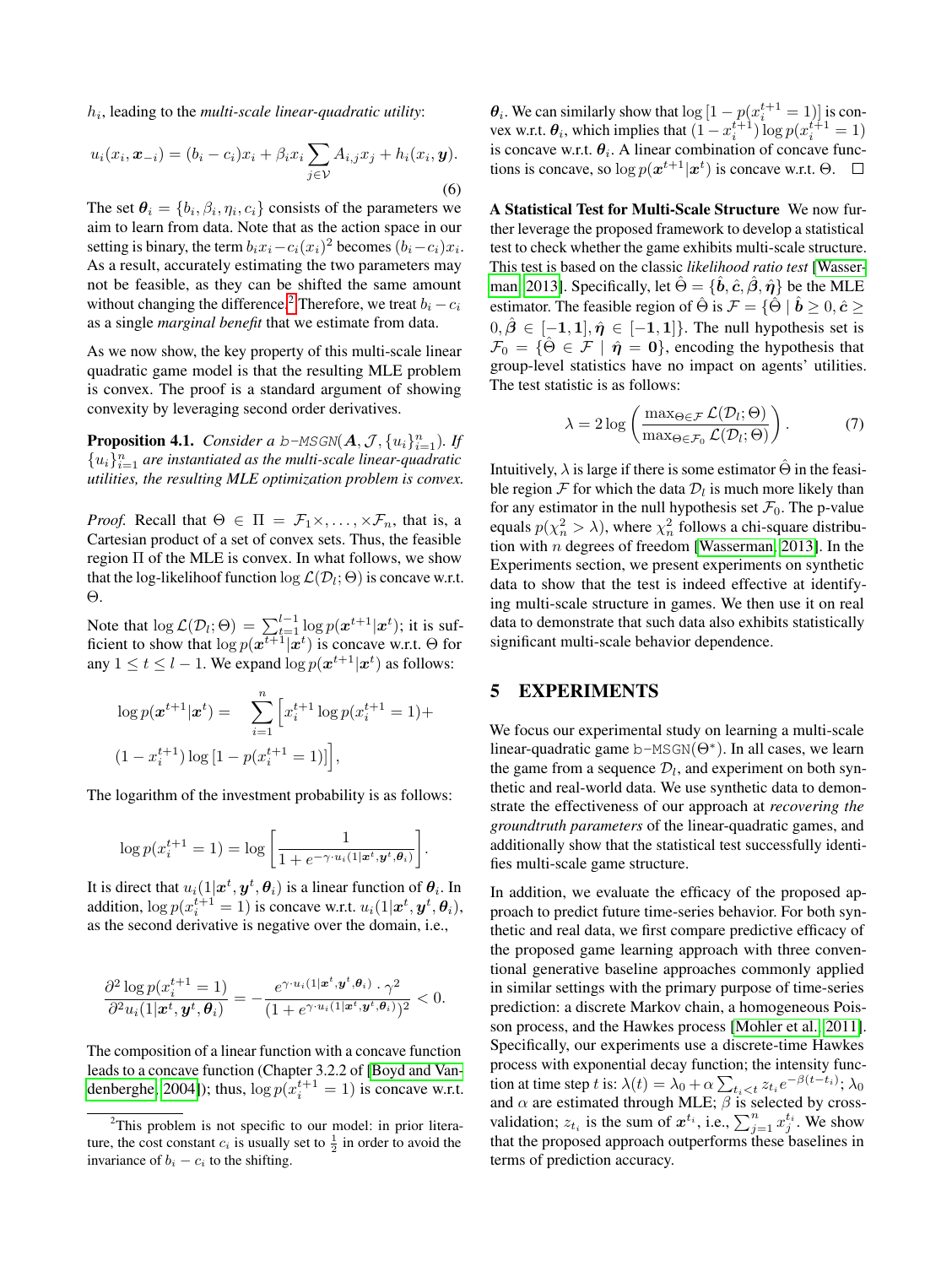Additionally, we compare our approach with a method for learning *Linear Influence Games* (LIGs) [\[Honorio and Ortiz,](#page-9-7) [2015\]](#page-9-7), a state-of-the-art game-theoretic baseline for learning utility functions from time-series behavior in network games. LIG is a generative model that assumes that behavior in each step in a time-series is generated according to a mixture of two distributions: a uniform distribution over the set of all pure-strategy Nash equilibria, and a uniform distri-bution over the set of all non-equilibrium strategy profiles.<sup>[3](#page-5-0)</sup> The learnable parameters of an LIG include the parameters of the players' utility functions as well as a parameter deciding which distribution an action profile comes from. The parameters are learned by maximizing the proportion of equilibria observed in the training data.

### 5.1 SYNTHETIC DATA

We generate a synthetic sequence  $\mathcal{D}_l$  by simulating b-MSGN( $\Theta^*$ ) for  $l-1$  iterations, with starting action profile initialized as zeros. In each time step, every agent makes a decision according to the Bernoulli distribution with success rate equal to the investment proba-bility (i.e., Equation [\(2\)](#page-2-1)). The ground-truth parameters  $\Theta^* = \{\mathbf{b}^*, \mathbf{c}^*, \mathbf{\beta}^*, \mathbf{\eta}^*\}\$ are specified as follows:  $b_i^* \sim$  $\mathcal{N}(0.3, 0.01^2), c_i^* \sim \mathcal{N}(1.3, 0.1^2), \beta_i^* \sim \mathcal{N}(-1, 0.01^2)$ and  $\eta_i^* \sim \mathcal{N}(0.1, 0.01^2)$ . The parameter  $\gamma$  is set to 5. We consider three classes of synthetic networks: Barabási-Albert (BA) [\[Barabási and Albert, 1999\]](#page-8-17), Watts-Strogatz (WS) [\[Watts and Strogatz, 1998\]](#page-9-19), and Block Two-level Erdős-Rényi (BTER) [\[Seshadhri et al., 2012\]](#page-9-20) networks. For each class, we randomly generate 20 networks with 100 nodes each. For each randomly generated network, we run the community detection algorithm proposed by [Clauset](#page-8-18) [et al.](#page-8-18) [\[2004\]](#page-8-18) and use the resulting communities as groups. for in each step in a time-streics is generated according to a<br>line in each step in a final-strategy Nash equilibrius, and a uniform distribution over the<br>set of all pure-strategy Nash equilibrius, and a uniform distribut

Figure [1](#page-5-1) shows the effectiveness of learning the game parameters from synthetic data. As the length  $l$  increases, the Root Mean Squared Error (RMSE) between the estimated parameters and the true parameters consistently decreases, converging to near-zero; this indicates that the MLE estimator approximates the ground-truth  $\Theta^*$  reasonably well.

Next, we show that the statistical test successfully determines the existence of the multi-scale structure in the game. We simulate two sets of data, one is called "with groups" and the other "without group". The "with groups" data is simulated as usual, such that the agents' utilities are influenced by the multi-scale structure. The "without group" data is simulated with  $\eta_i^*$  set to zero, which implies that the multi-scale structure does not have a direct impact on the agents' utilities. The p-values for the two sets of data are shown in Figure [2.](#page-5-2) The red horizontal lines represent where

<span id="page-5-1"></span>

Figure 1: The RMSE between the estimated parameters and the true parameters across various lengths l. Left: BA (averaged degree=5.82, averaged clustering coeff.=0.1067); Middle: WS (averaged degree=9.1064, averaged clustering coeff.=0.3542); Right: BTER (averaged degree=9.3200, averaged clustering coeff.=0.1299).

 $p(\chi_n^2 > \lambda) = 0.05$ : we reject the null hypothesis when the p-value is below the red line. The blue lines represent the p-values for the "with groups" data. We can see that as  $l$ (the number of observations) increases the p-values consistently decrease. In particular, for BA and SW networks when  $l > 750$  we correctly reject the null hypothesis. The dashed orange lines represent the p-values for the "without group" data. Note that the orange lines are consistently above 0.05 by a large margin, which means that we never incorrectly reject the null hypothesis (i.e., never falsely claim the existence of multi-scale structure).

<span id="page-5-2"></span>

Figure 2: Experimental results for the statistical test. The blue solid lines (resp. orange dashed lines) represent the p-values evaluated on the data with (resp. without) the multiscale structure. Left: BA; Middle: WS; Right: BTER.

#### 5.2 REAL-WORLD DATA

Gang-Related Homicides. We learn the game on gangrelated homicides data from Los Angeles [\[Valasik et al.,](#page-9-21) [2017\]](#page-9-21). The data includes 1425 incidents from 1978 to 2012. Each incident consists of several attributes, including date, address, coordinates  $(X \text{ and } Y \text{ correspond to latitude and})$ longitude, respectively), and demographic information of the victim and the suspect. Each incident includes a label indicating whether the homicide is gang-related, and if so, includes an attribute of the suspect's gang affiliation. All sensitive attributes in the experimental results are anonymized with numerical values. The data is preprocessed as follows. First, we keep only the incidents that are gang-related, and discard the incidents with missing attributes. Second, to

<span id="page-5-0"></span><sup>&</sup>lt;sup>3</sup>Note that the LIG approach assumes that the set of all purestrategy Nash equilibria can be efficiently sampled. Another advantage of the proposed approach over LIG is that we do not need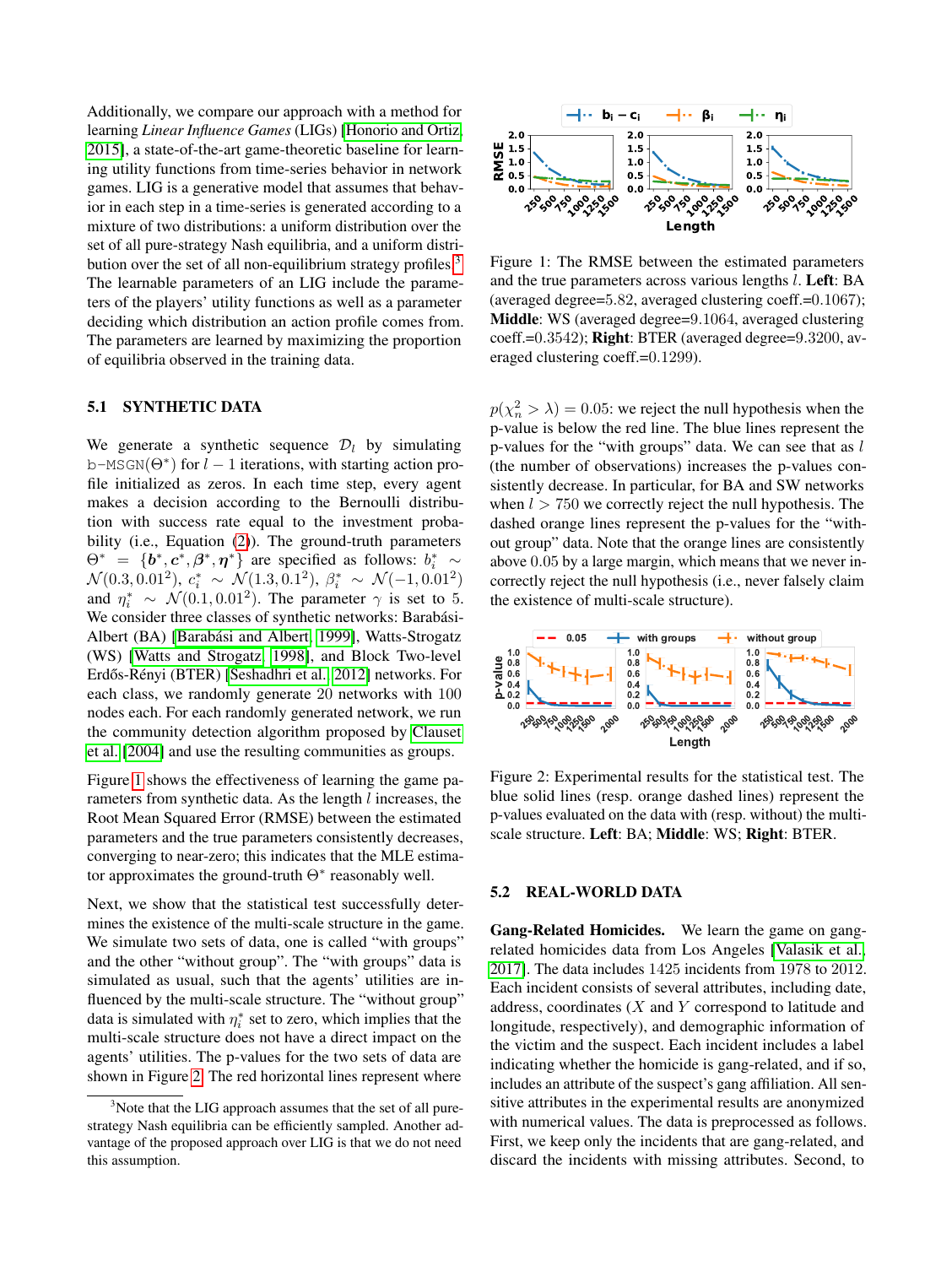correct errors in incident coordinates, we compute the geometric center of the incidents' coordinates, and then fit a standard Gaussian distribution on their distances to the center, and finally discard any incidents that are three standard deviation away from the center. After preprocessing, the data contains 606 incidents committed by suspects from 54 gangs. A gang's location is approximated by the geometric center of its associated incidents. We treat the 54 gangs as the agents in the game; they are partitioned into three groups according to their neighborhood information. The network A is weighted, undirected, and complete, with the gangs as nodes. The weight on an edge is the inverse of the driving time between the two endpoints (gangs) obtained by querying the Google Maps API.

Next, we construct a sequence  $\mathcal{D}_l$  of action profiles from the processed data by discretizing time and grouping incidents that occur in each time interval, where  $T$  is the hyperparameter corresponding to the length of the interval in days (i.e., how finely the data is discretized). We experiment with different values of  $T$ , i.e.,  $T =$ 30, 60, 90, 120, 150, 180, 240, 365. We set  $x_j^t = 1$  if there is at least one incident associated with the  $j$ -th gang at time step t, and set  $x_j^t = 0$  otherwise. The aggregate statistic  $y_i^t = \sum_{j \in \mathcal{G}_i} x_j^t$ , measures the overall level of violence in group  $\mathcal{G}_i$ .

We first apply the statistical test on data aggregated with different values of  $T$ . The p-values are less than 0.05 across the values of T, except for  $T = 30$  and 120. The overall observation is that the data consistently exhibits statistically significant multi-scale behavior dependence, an effect that is relatively robust to time discretization; the only instances where its influence is not statistically significant is for  $T =$ 30 and 120.

<span id="page-6-0"></span>

Figure 3: Comparison of our approach with the gametheoretic baseline LIG and three conventional generative approaches in terms of predictive log-likelihood on test data.

To compare the proposed approach, in which we learn the linear-quadratic game on this data, with several baselines in terms of predictive log-likelihood on test data, we split  $\mathcal{D}_l$ into training data and test data with ratio 9 : 1. The results are shown in Figure [3.](#page-6-0) We observe that our approach is

<span id="page-6-1"></span>

Figure 4: A visualization of the predicted total crimes on test data with  $T = 30$  (i.e., each time step represents 30) days). We omit Poisson and LIG as their predictions are far from the ground-truth. The shaded area represents two standard deviations of the prediction from b-MSGN.

considerably better than LIG, particularly for smaller values of T. In addition, our approach is competitive in predictive accuracy with all but the Markov chain baseline (which is considerably worse), including the Hawkes process, which is the state-of-the-art approach for modeling crime data of this kind [\[Mohler et al., 2011\]](#page-9-10).

A visualization of the predicted total crimes on test data is shown in Figure [4;](#page-6-1) the shaded area represents two standard deviations of the prediction from b-MSGN. The predictions from Poisson and LIG are omitted as they are far from the groundtruth; both are almost horizontal lines without capturing any trends exhibited in real data. We can observe that b-MSGN is capturing the overall trend with high confidence, i.e., the ground-truth lies within two standard deviations of the prediction.

<span id="page-6-2"></span>

Figure 5: The estimates of  $b_i - c_i$ ,  $\beta_i$  and  $\eta_i$ . **Top**: the homicides data aggregated with  $T = 60$ . Bottom: the bilateral trading data.

The key advantage of the proposed approach comes from its interpretability as capturing strategic interactions, and in linear-quadratic games in particular, the parameters we learn have a natural interpretation, which we now consider. Specifically, to analyze the game parameters we have learned, we set  $T = 60$  as an illustration (the results are quite robust to this), so that the resulting sequence  $\mathcal{D}_l$  has  $l = 213$  time steps. As we do not have access to the ground-truth utility functions, the analysis serves to provide insights about the gangs' behavior. The learned parameters are shown in the top row of Figure [5.](#page-6-2) First, the estimated  $b_i - c_i$  are shown on the left of the figure; the median is  $-0.77$ . Note that the estimates are negative, that is, perceived costs of homicides by gang members exceed benefits. Overall, gang-related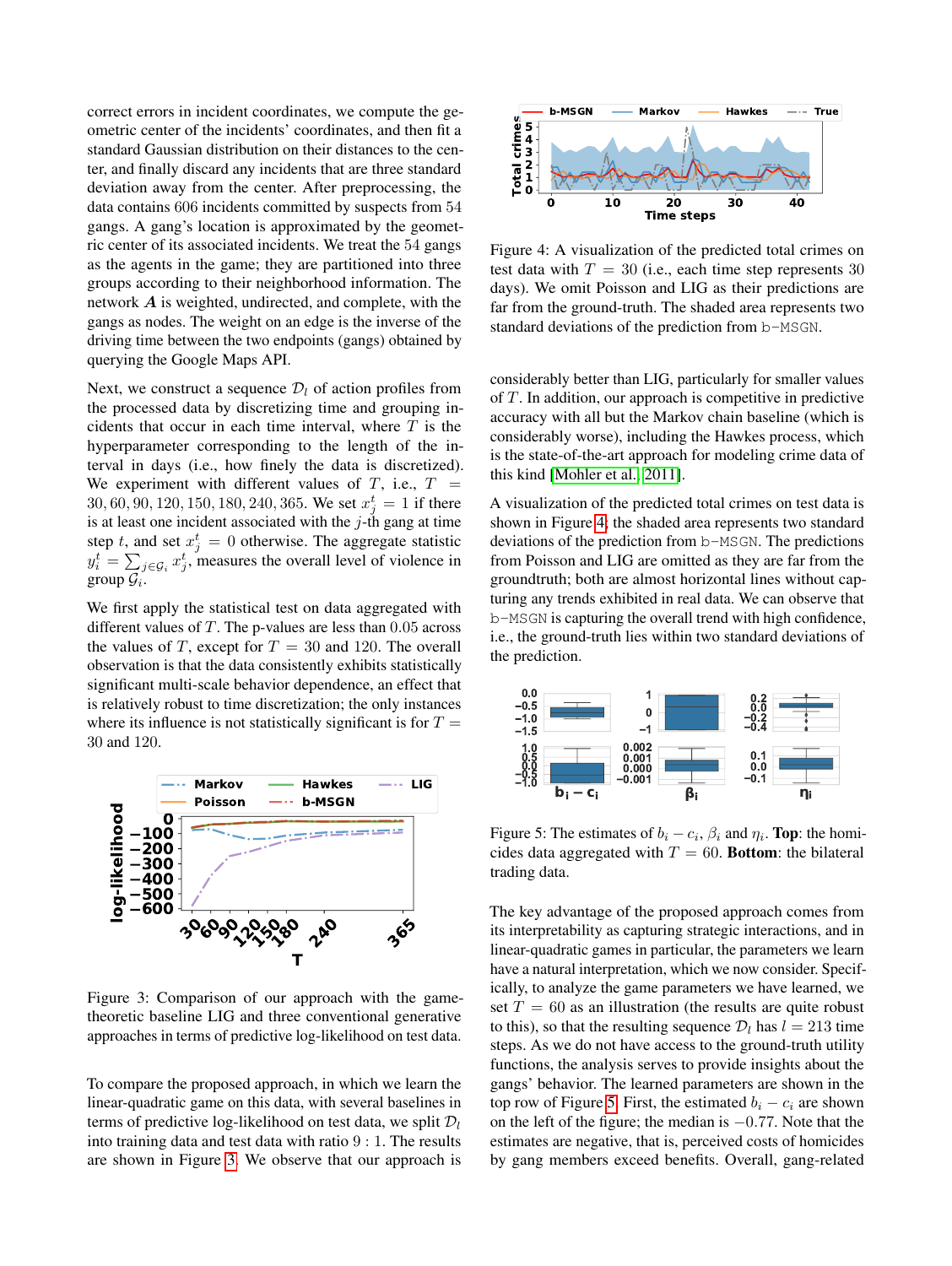homicides are relatively rare; indeed on average, only 4.7% gangs that committed homicides in each time step; when increasing  $T$  to 365, there are on average 19.7% gangs that committed homicides in each time step and the median of  $b_i - c_i$  becomes  $-0.56$ .

The estimates of  $\beta_i$  are shown in the middle of the figure. The mean is 0.18, which indicates that gang members on average tend to commit more homicides as the number of homicides from other members of their gang increases. This may be explained by the self-excitation phenomenon observed by [Mohler et al.](#page-9-10) [\[2011\]](#page-9-10) that an incident involving rival gangs can lead to retaliatory acts of homicide. Finally, the estimated  $\eta_i$  are shown on the right of the figure. Most estimates are positive (except a few outliers), which suggests an intuitive observation that a greater overall level of violence in a gang's neighborhood tends to lead to greater incidence of violence by the gang.

To see how the discretization affects the estimates, we plot the estimated parameters across the values of  $T$  as in Fig-ure [6.](#page-7-0) The estimates of  $b_i - c_i$  increase as T gets larger. The estimates of  $\beta_i$  and  $\eta_i$  are also affected by the values of T. This suggests that the interpretation of the estimate has to consider the specific value of T. Indeed, the discretization changes the generative process of the data that is used to train the model. A future research question is to decide the optimal discretization in terms of a quantitative measure.

<span id="page-7-0"></span>

Figure 6: From left to right, the estimations of  $b_i - c_i$ ,  $\beta_i$ and  $\eta_i$  across different values of T; the feasible region of each estimated parameter is restricted to  $[-1, 1]$ .

Bilateral Trading Data. The second dataset we consider is the bilateral trading data from the United Nations Comtrade Database (<https://comtrade.un.org/>). The data consists of statistics for international bilateral trading (e.g., imports and exports), including over 170 reporting economies and records from 1962 to 2018. We focus on annual exports data in terms of their value in US-dollars and extract a subset consisting of 127 reporting economies with complete statistics since 1962; the reporting economies are partitioned into six groups according to the continents they are located on: Asia, Africa, Europe, South America, Australia and North America. We treat the reporting economies as agents in the game. The graph underlying the game is directed and weighted, where an edge from  $i$  to  $j$  means that  $i$ has exported goods/service to  $j$ , and the weight on the edge is the normalized total value of exports since 1962. As the

graph is directed, we define the neighborhood of economy  $i$ as its exporting destinations. The sequence  $\mathcal{D}_l$  of action profiles consists of 57 time steps, each corresponding to a year. For every economy, we track a moving average of the value of exports over k time steps. Let  $e_i^t$  be the value of exports of economy i at time step t. For  $t > k$ , if the value is greater than the moving average, i.e.,  $e_i^t > (e_i^{t-1} +, \dots, + e_i^{t-k})/k$ , we set  $x_i^t = 1$ ; otherwise  $x_i^t = 0$ . For  $t = 1, ..., k$  the actions  $x_i^t$  are always set to zero. Intuitively,  $x_i^t = 1$  encodes that economy  $i$  has a higher value of exports compared with the average value of the previous three years, which signals economic growth [\[Michaely, 1977\]](#page-9-22). The group-level statistic is again  $y_i^t = \sum_{j \in \mathcal{G}_i} x_j^t$ . We experiment with five values of  $k$ , ranging from 1 to 5.

We first run the statistical test on  $\mathcal{D}_l$ . The resulting p-values are nearly zero across all the values of  $k$ , providing strong evidence to reject the null hypothesis (i.e.,  $\eta = 0$ ). Therefore, a b-MSGN with  $\eta \neq 0$  better explains the data in terms of likelihood, which supports introducing the multi-scale structure into the game.

Next, we compare the game with the baselines on test data (the last 15% of the entire sequence) in terms of predicted log-likelihoods. The results for  $k = 5$  are as follows: 1) Markov Chain: −55.2620, 2) Poisson: −74.1376, 3) Hawkes: −63.9631, 4) LIG: −51.2281, and 5) b-MSGN:  $-40.1436$ ; the results for other values of k are similar.

Finally, the estimated parameters are shown in Figure [5](#page-6-2) (second row). The estimated  $b_i - c_i$  are mostly negative, indicating that for most economies it is difficult to maintain a steady growth in exports. Most estimated values of  $\beta_i$  are positive, suggesting that an economy will have a growth in exports when its exporting destinations also have increasing exports. Finally, most estimated values of  $\eta_i$  are positive, which suggests that the relative growth of a group's exports (compared with other groups) is a good predictor of the participating economies' growth.

To study the sensitivity of the estimated parameters to  $k$ , we plot the estimated parameters across the values of  $k$ in Figure [7.](#page-7-1) The conclusion is similar to what we had for Figure [6:](#page-7-0) the estimated parameters are affected by  $k$  and the interpretation of the estimate has to consider the specific value of k.

<span id="page-7-1"></span>

Figure 7: From left to right, the estimations of  $b_i - c_i$ ,  $\beta_i$ and  $\eta_i$  across different values of k; the feasible region of each estimated parameter is restricted to  $[-1, 1]$ .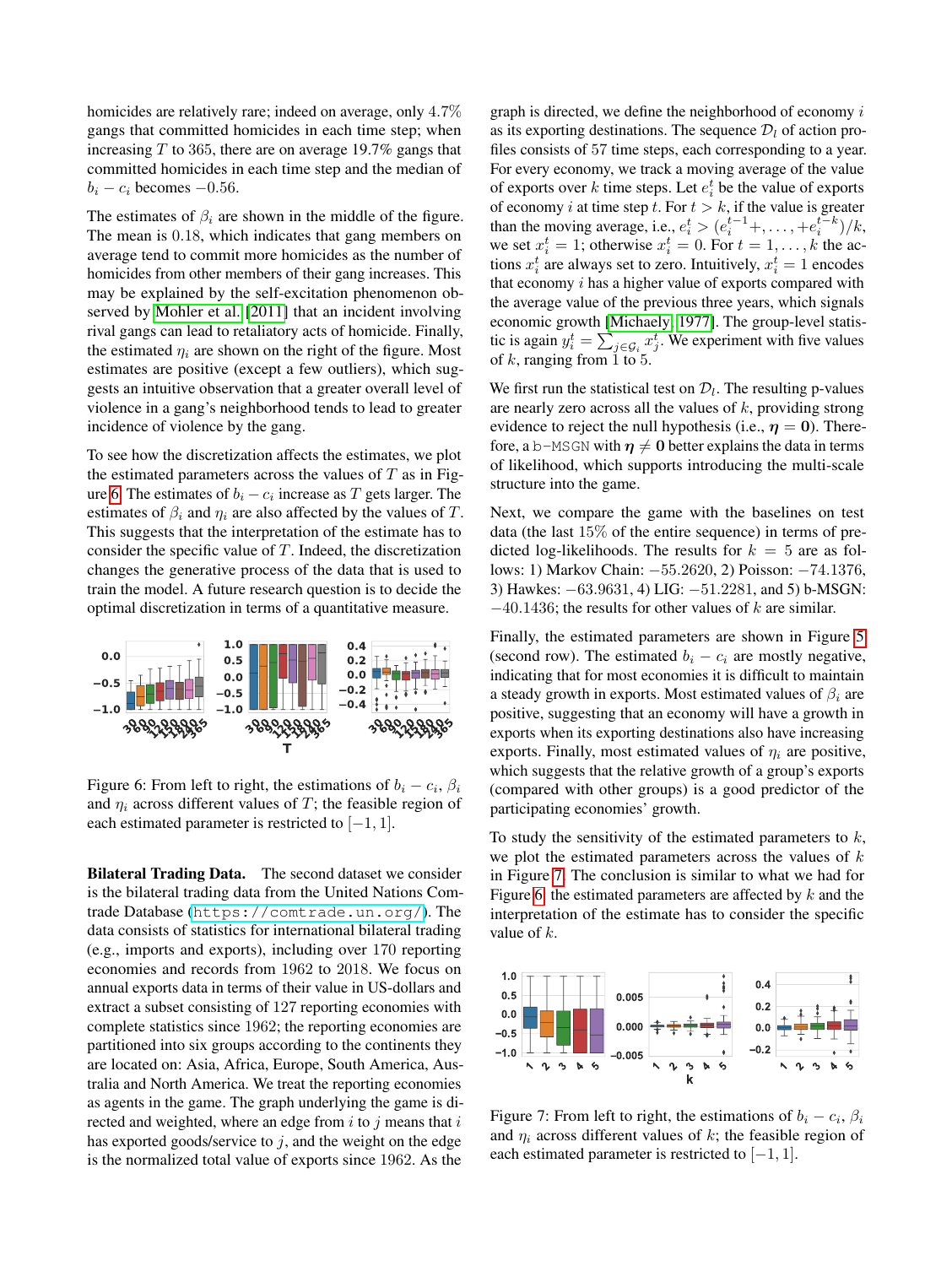# 6 CONCLUSION

We propose a game-theoretic generative model of timeseries behavior data by combining single-shot multi-scale network games with logit-response dynamics. We do not assume that the agents are fully rational, but rather that they make decisions according to logit-response dynamics. We then present a general learning framework based on maximum likelihood estimation (MLE) for inferring parameters of such games. In the special case of multi-scale linear-quadratic games we prove that the MLE is a convex optimization problem and thus admits efficient solution algorithms. We further develop a statistical test to determine whether the game exhibits multi-scale structure. We use extensive experiments on both synthetic and real datasets to show the efficacy of the proposed approach.

Our work considers aggregated statistics  $y<sup>t</sup>$  as deterministic w.r.t. the individual-level action profile  $x^t$ . However, it would be more realistic to model  $y<sup>t</sup>$  as a probabilistic function of  $x^t$  due to the noise from the aggregation process. The probabilistic modeling complicates the derivation of the data likelihood since we need to have a joint distribution of  $x^t$  and  $y^t$ . Another future direction is to consider more general multi-scale structures than the simple difference as studied in Section [4.2.](#page-3-1) Finally, the group structures  $\mathcal J$  and the group memberships  $\alpha(i)$  may not available in practice; one way to generalize the current model is to jointly learn  $\mathcal J$  and  $\alpha(i)$  from data.

Acknowledgments This research was supported in part by the National Science Foundation (grants IIS-1905558 and IIS-1903207), Army Research Office (MURI grant W911NF1810208), and NVIDIA.

### REFERENCES

- <span id="page-8-7"></span>Carlos Alós-Ferrer and Nick Netzer. The logit-response dynamics. *Games and Economic Behavior*, 68(2):413– 427, 2010.
- <span id="page-8-4"></span>James Andreoni and John H Miller. Rational cooperation in the finitely repeated prisoner's dilemma: Experimental evidence. *Economic Journal*, 103(418):570–85, 1993.
- <span id="page-8-2"></span>Coralio Ballester, Antoni Calvó-Armengol, and Yves Zenou. Who's who in networks. wanted: The key player. *Econometrica*, 74(5):1403–1417, 2006.
- <span id="page-8-17"></span>Albert-László Barabási and Réka Albert. Emergence of scaling in random networks. *Science*, 286(5439):509– 512, 1999.
- <span id="page-8-11"></span>Avrim Blum, Jeffrey Jackson, Tuomas Sandholm, and Martin Zinkevich. Preference elicitation and query learning. *Journal of Machine Learning Research (JMLR)*, 5(Jun): 649–667, 2004.
- <span id="page-8-6"></span>Lawrence E Blume. The statistical mechanics of strategic interaction. *Games and economic behavior*, 5(3):387– 424, 1993.
- <span id="page-8-16"></span>Stephen Boyd and Lieven Vandenberghe. *Convex optimization*. Cambridge university press, 2004.
- <span id="page-8-0"></span>Yann Bramoullé and Rachel Kranton. Public goods in networks. *Journal of Economic Theory*, 135(1):478–494, 2007.
- <span id="page-8-5"></span>Colin Camerer. *Behavioral Game Theory: Experiments in Strategic Interaction*. Princeton University Press, 2003.
- <span id="page-8-3"></span>Urszula Chajewska, Daphne Koller, and Dirk Ormoneit. Learning an agent's utility function by observing behavior. In *Proceedings of the 18th International Conference on Machine Learning*, pages 35–42, 2001.
- <span id="page-8-14"></span>Fan RK Chung and Fan Chung Graham. *Spectral graph theory*. American Mathematical Society, 1997.
- <span id="page-8-18"></span>Aaron Clauset, Mark EJ Newman, and Cristopher Moore. Finding community structure in very large networks. *Physical review E*, 70(6):066111, 2004.
- <span id="page-8-12"></span>Quang Duong, Yevgeniy Vorobeychik, Satinder Singh, and Michael Wellman. Learning graphical game models. In *Proceedings of the 21st International Joint Conference on Artificial Intelligence (IJCAI)*, 2009.
- <span id="page-8-9"></span>Quang Duong, Michael P Wellman, Satinder Singh, and Yevgeniy Vorobeychik. History-dependent graphical multiagent models. In *Proceedings of the 9th International Conference on Autonomous Agents and Multiagent Systems (AAMAS)*, pages 1215–1222, 2010.
- <span id="page-8-10"></span>Baruch Fischhoff and Charles F Manski. *Elicitation of preferences*, volume 19. Springer Science & Business Media, 2000.
- <span id="page-8-8"></span>Drew Fudenberg, Fudenberg Drew, David K Levine, and David K Levine. *The theory of learning in games*, volume 2. MIT press, 1998.
- <span id="page-8-1"></span>Andrea Galeotti, Sanjeev Goyal, Matthew O Jackson, Fernando Vega-Redondo, and Leeat Yariv. Network games. *The Review of Economic Studies*, 77(1):218–244, 2010.
- <span id="page-8-15"></span>Andrea Galeotti, Benjamin Golub, and Sanjeev Goyal. Targeting interventions in networks. *Econometrica*, 88(6): 2445–2471, 2020.
- <span id="page-8-13"></span>Xi Alice Gao and Avi Pfeffer. Learning game representations from data using rationality constraints. In *Proceedings of the 26th Conference on Uncertainty in Artificial Intelligence (UAI)*, 2010.